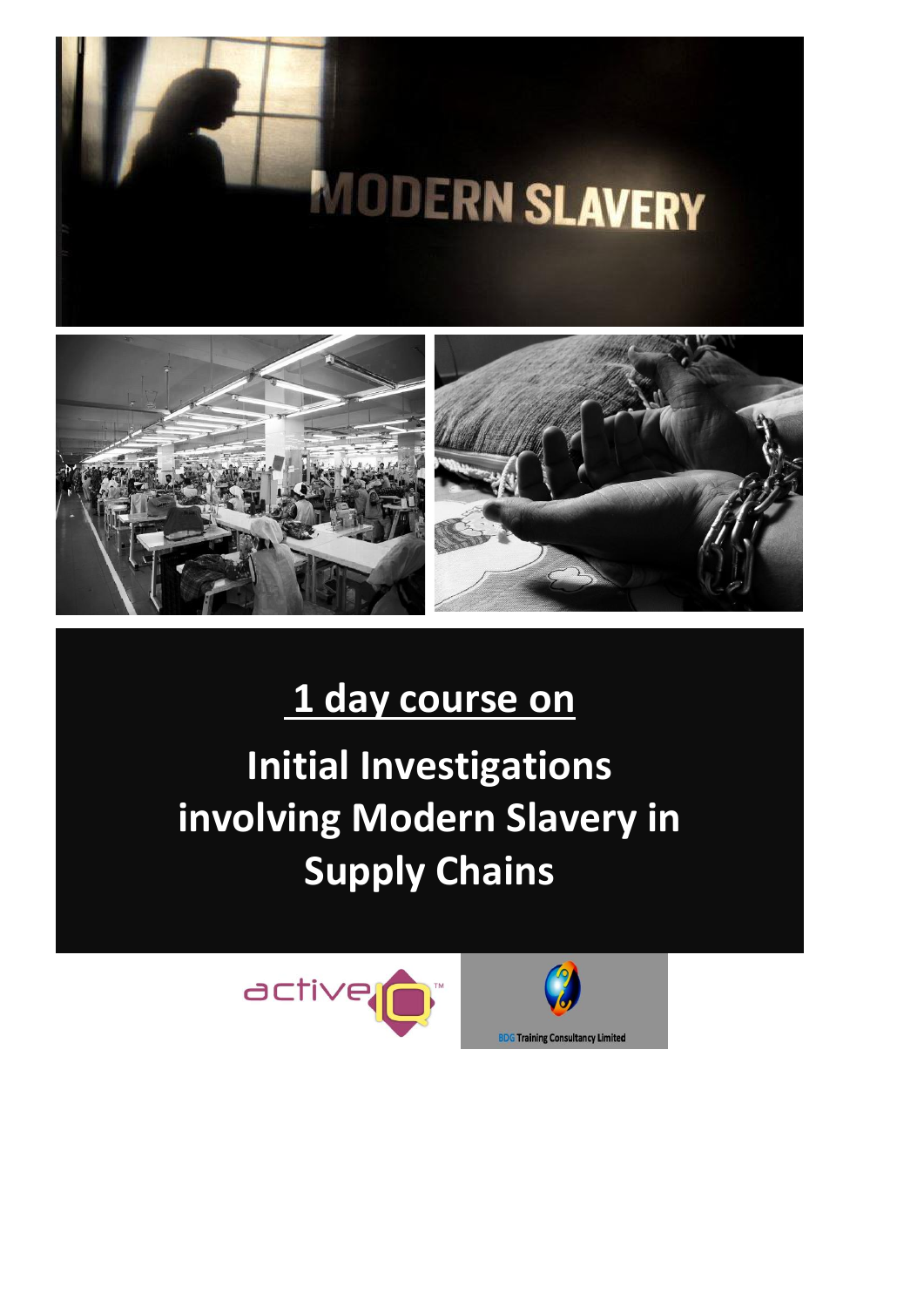# Course Overview



Modern Slavery Act 2015

### **Aim**

**To provide an understanding on how to conduct an initial investigation involving Modern Slavery in the Supply Chain, capturing and presenting best evidence and understanding the procedure in relation to the safeguarding of victims.**

# **Why this Training?**

- **Protecting possible victims and capturing and documenting evidence should be paramount to any key steps to be taken by companies when forced labour is suspected or found.**
- **Improved confidence in staff knowing how to manage reports and victims of Modern Slavery in the Supply Chain**
- **Legal Requirement under Section 54 entitled 'Transparency in supply chains', which requires businesses above a certain size to report on the steps they are taking to ensure slavery and trafficking does not occur in their supply chain**
- **Protecting and enhancing your organisation's reputation and brand**

#### **Outcomes**

- **1. Understanding the methods and process to apply in Initial Investigations including the capture and presentation of best evidence**
- **2. Explain the elements of the 'Investigative Mindset'**
- **3. Assessing the victim, identifying immediate threat and risk and applying control measures to ensure the security and welfare of the victim**
- **4. Understand the procedure to follow under the National Referral Mechanism if you identify a victim of modern Slavery in your supply chain**
- **5. Understanding the Disclosure requirements on Investigators of the recording and retention of material in accordance with Criminal Procedures Investigations Act 1996.**
- **6. Applying a victim led Investigative strategy in your business to ensure compliance by all staff.**

## **Who should attend:**

- **Company Directors and Secretaries**
- **Contract Managers**
- **HR Managers**
- **Training Managers**
- **Procurement Managers or Buyers**
- **Finance Directors**
- **Project Managers**